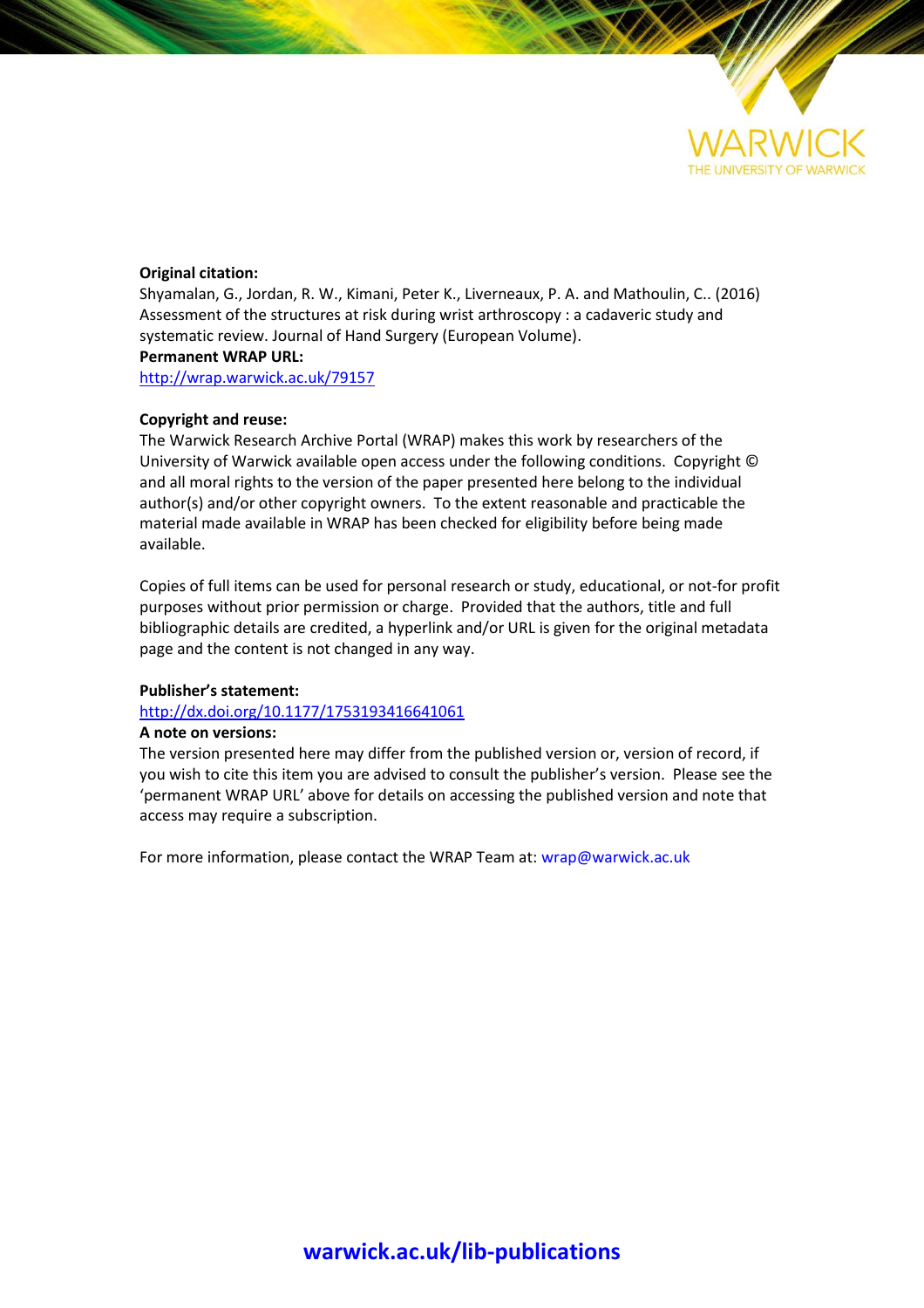| $\mathbf 1$    | SO YOU THINK YOU HAVE READ THIS JOURNAL?                                                |
|----------------|-----------------------------------------------------------------------------------------|
| $\overline{2}$ |                                                                                         |
| 3              |                                                                                         |
| 4              | 1) Which three portals place the dorsal branch of the ulnar nerve at greatest risk?     |
| 5              | The 6 Ulnar, 6 Radial and ulnar midcarpal portals.                                      |
| 6              |                                                                                         |
| $\overline{7}$ | 2) Which two portals place the superficial branch of the radial nerve at greatest risk? |
| 8              | The 1-2 and 3-4 portals.                                                                |
| 9              |                                                                                         |
| 10             | 3) Which two portals place the posterior interosseous nerve at greatest risk?           |
| 11             | The 3-4 and 4-5 portals.                                                                |
| 12             |                                                                                         |
| 13             |                                                                                         |
| 14             |                                                                                         |
| 15             |                                                                                         |
| 16             |                                                                                         |
| 17             |                                                                                         |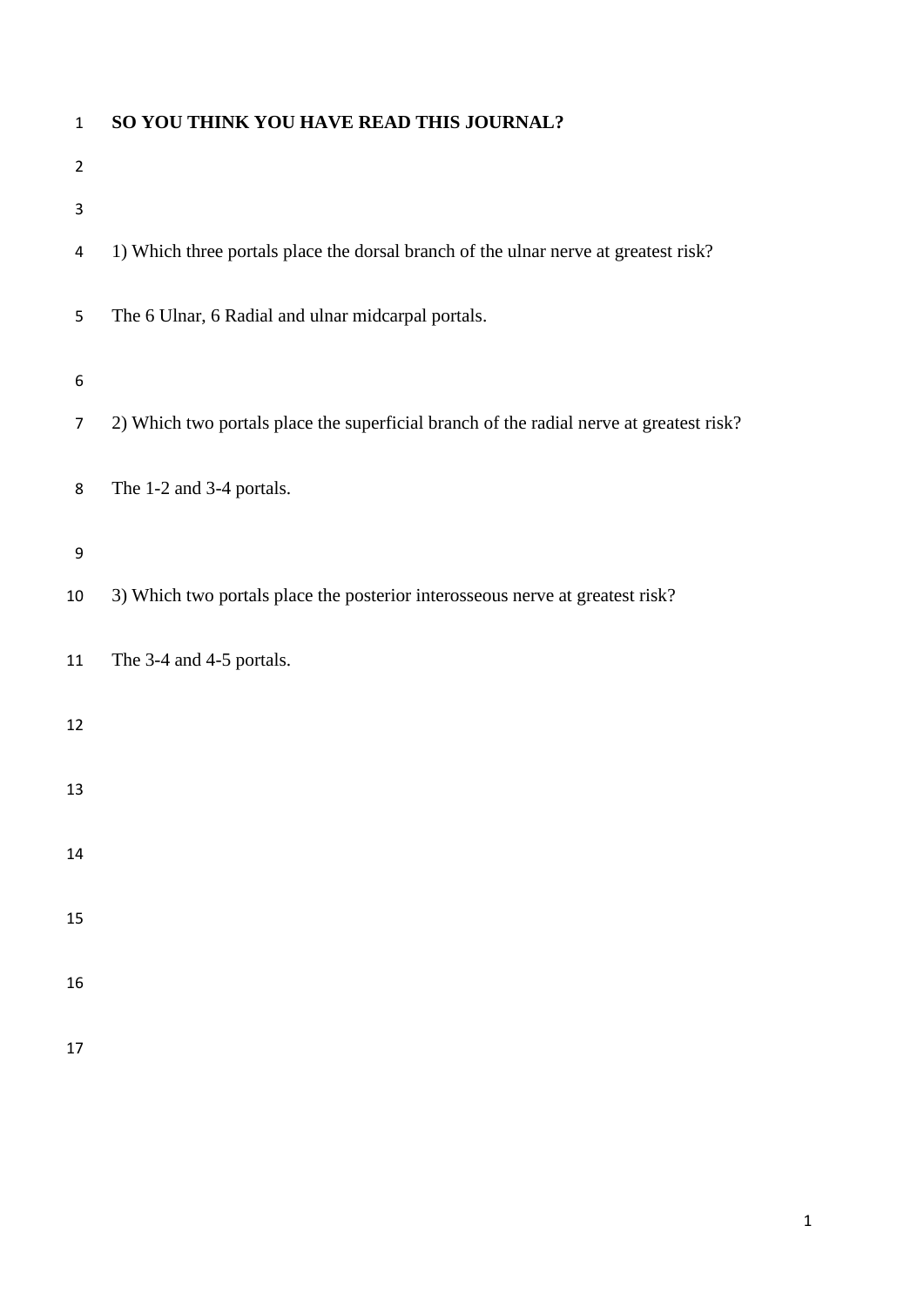**Assessment of the structures at risk during wrist arthroscopy; a cadaveric study and systematic review**

# **ABSTRACT**

 We assessed the proximity of neurological structures to arthroscopic portals in a cadaveric study and through a systematic review. Arthroscopy was performed on ten cadaveric wrists. Subsequently the specimens were dissected to isolate the superficial branch of the radial nerve, the dorsal branch of the ulnar nerve, the posterior interosseous nerve and the extensor tendons. We measured the distances from the nerves to common portals. For the systematic 27 review Pubmed and EMBASE were searched on the  $31<sup>st</sup>$  May 2014 for cadaveric studies reporting the proximity of neurological structures to any arthroscopic wrist portal. In the cadaveric study, partial injuries were seen to six extensor tendons and one posterior interosseous nerve; it was assumed this was due to creation of the portals. Seven published studies were included in the systematic review. The dorsal sensory branch of the ulnar nerve was found to be at risk by performing the 6 Ulnar, 6 Radial and ulnar midcarpal portals, the sensory branch of the radial nerve by the 1-2 and 3-4 portals and the posterior interosseous nerve by the 3-4 and 4-5 portals.

Level of evidence: V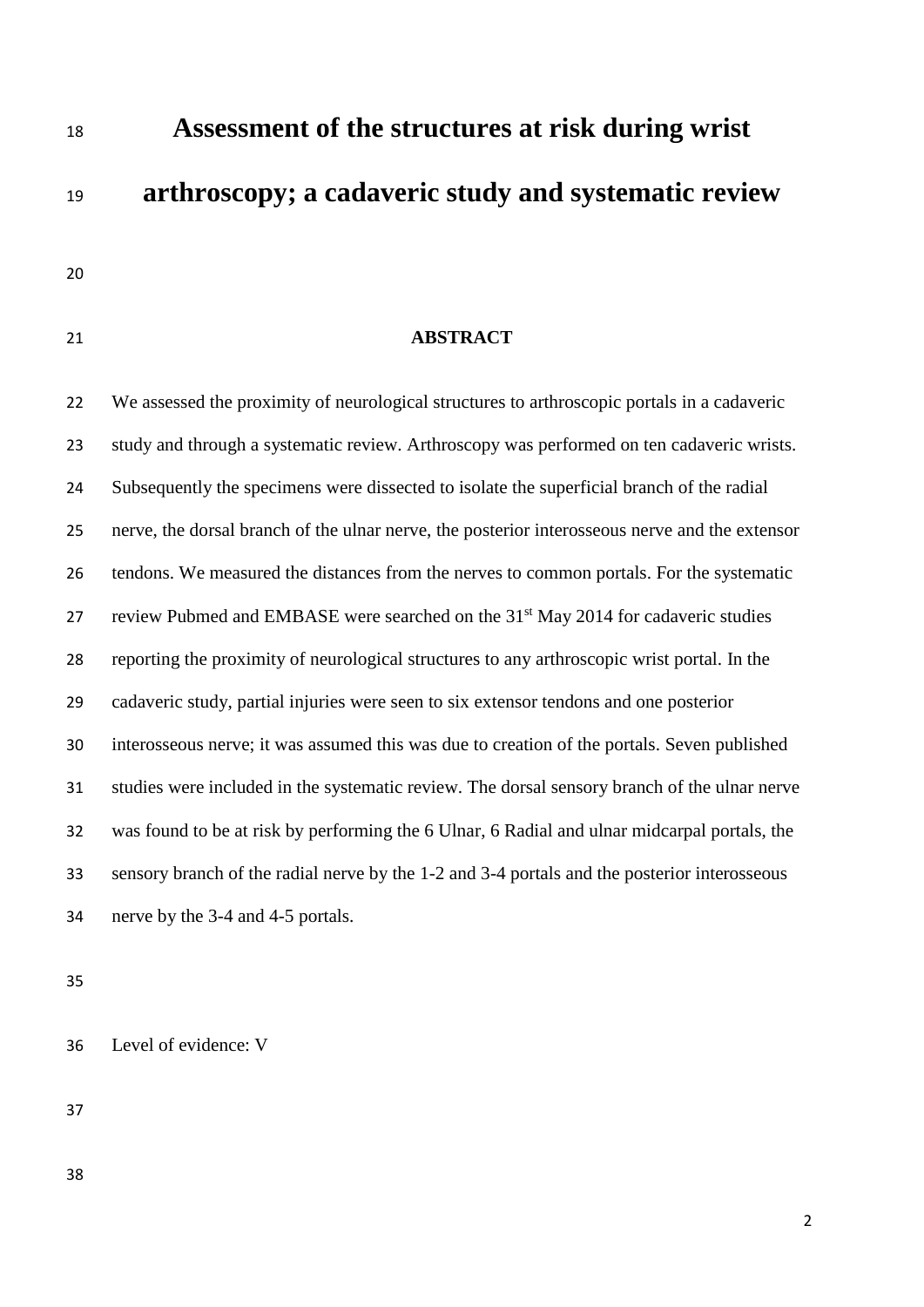# **INTRODUCTION**

| 40 | Important extra-articular soft tissues especially nerves and tendons are at risk at wrist       |
|----|-------------------------------------------------------------------------------------------------|
| 41 | arthroscopy (Ahsan and Yao, 2012; Culp, 1999; De Smet, 2002). A recent systematic review        |
| 42 | reported that the prevalence of complications following wrist arthroscopy as 4.7% (Ahsan        |
| 43 | and Yao, 2012), although the authors suggested this may be an underestimate because of the      |
| 44 | low number of documented studies. Previous studies have reported injuries to the dorsal         |
| 45 | sensory branch of the ulnar nerve (DBUN) (Lourie et al., 1994; Gallego and Mathoulin,           |
| 46 | 2010; Tsu-Hsin et al., 2006; Nguyen et al., 2011), the sensory branch of the radial nerve       |
| 47 | (SBRN) (Gallego and Mathoulin, 2010; Chen et al., 2010), the posterior interosseous nerve       |
| 48 | (PIN) (del Pinal et al., 1999) and extensor tendons (Hofmeister et al., 2001). Complications    |
| 49 | can be due to traction, positioning of the arm, establishing the portals and procedure-specific |
| 50 | injuries (Culp, 1999; Warhold and Ruth, 1995). Poor positioning of portals may risk damage      |
| 51 | to articular cartilage, ligaments, tendons, cutaneous nerves and vascular structures (De Smet,  |
| 52 | 2002). The knowledge of nerve anatomy can help to prevent injury (Root et al., 2013).           |
| 53 | The aims of this study were to evaluate the proximity of neurological structures and tendons    |
| 54 | to arthroscopic portals in a cadaveric study and to conduct a systematic review of injuries     |
| 55 | following wrist arthroscopy.                                                                    |
| 56 |                                                                                                 |
| 57 |                                                                                                 |

- 
-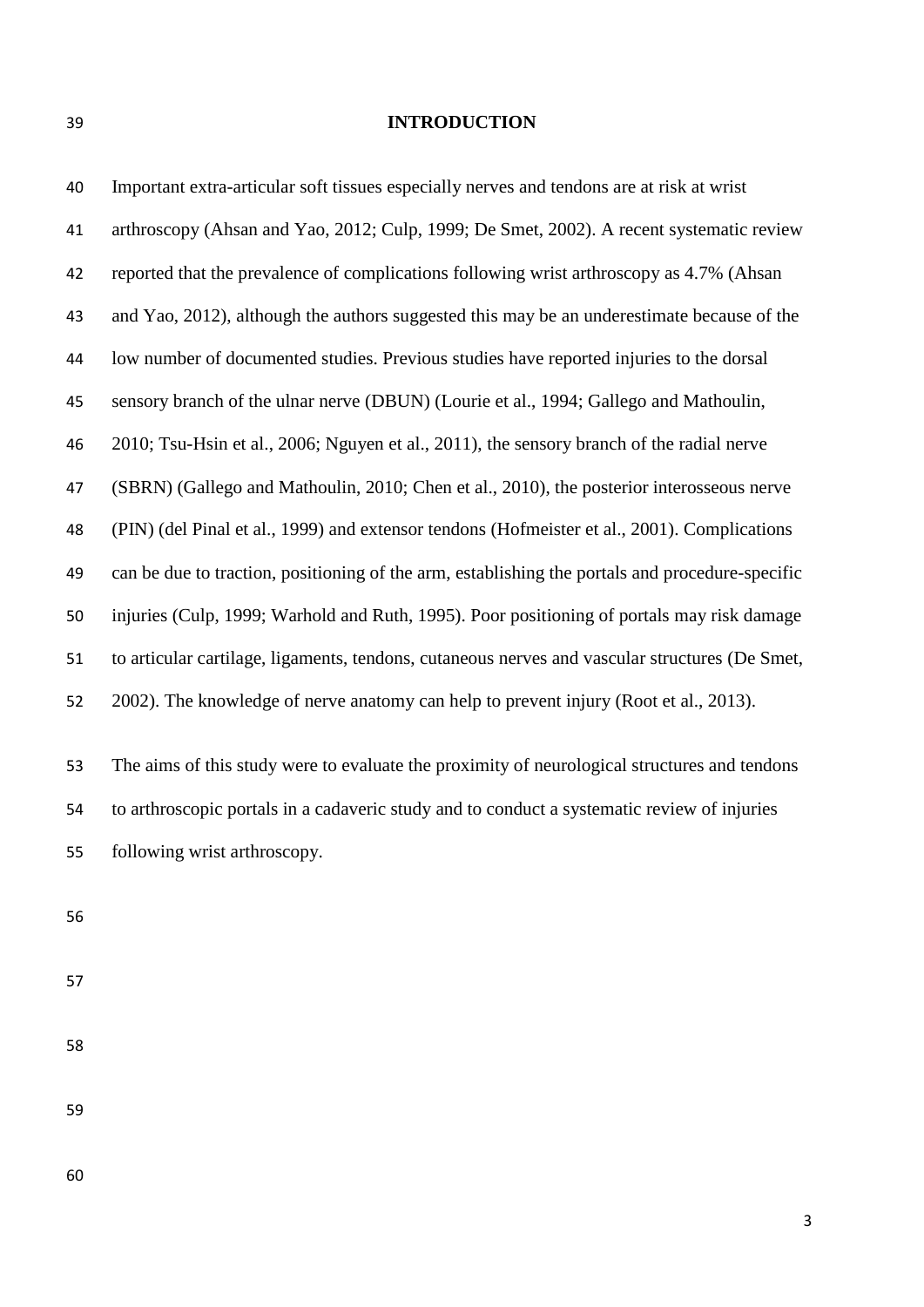#### **METHODS**

 Ten thawed fresh frozen forearm cadaver specimens underwent wrist arthroscopic procedures as part of a practical cadaveric course for surgeons who perform wrist arthroscopy in their daily practice. The duration of arthroscopic surgery ranged from 60 to 180 minutes and included a diagnostic procedure followed by a repair of the triangular fibrocartilaginous complex. These procedures were performed sequentially by two surgeons. During these procedures 1-2, 3-4, 4-5, 6 Radial (6R) and 6 Ulnar (6U) radio-carpal portals, and radial and ulnar midcarpal portals were created. Initially a 22-gauge needle was used to establish the correct position and orientation for the portals. A small incision was made in the skin centred over the needle and then careful dissection through the deep tissues using tenotomy scissors to separate the soft tissues and enter the joint capsule. Subsequently we dissected the cadaver limbs to assess the positions of the superficial sensory nerves (DBUN, SBRN and PIN) and extensor tendons relative to the arthroscopic portals. Each portal was marked with a hypodermic needle wire before a careful open dissection was performed by one fellowship trained wrist surgeon without magnification. A dorsal midline incision was made from the head of the middle finger metacarpal proximally to the mid forearm; all dorsal skin and subcutaneous tissues were excised to expose the extensor tendons and nerve branches. Digital calipers were used to record the closest distances from the structures and each arthroscopic portal (marked by a hypodermic needle). The measurements were performed, whilst the forearm was in a neutral position, by two surgeons independently and the mean recording used. Any damage to nerves or extensor tendons was recorded.

83 A systematic review was performed using the online databases Pubmed and EMBASE on 31<sup>st</sup> May 2014. The systematic review was conducted in accordance with the PRISMA guidelines (Appendix 1). However, as the authors are unaware of a validated quality assessment scale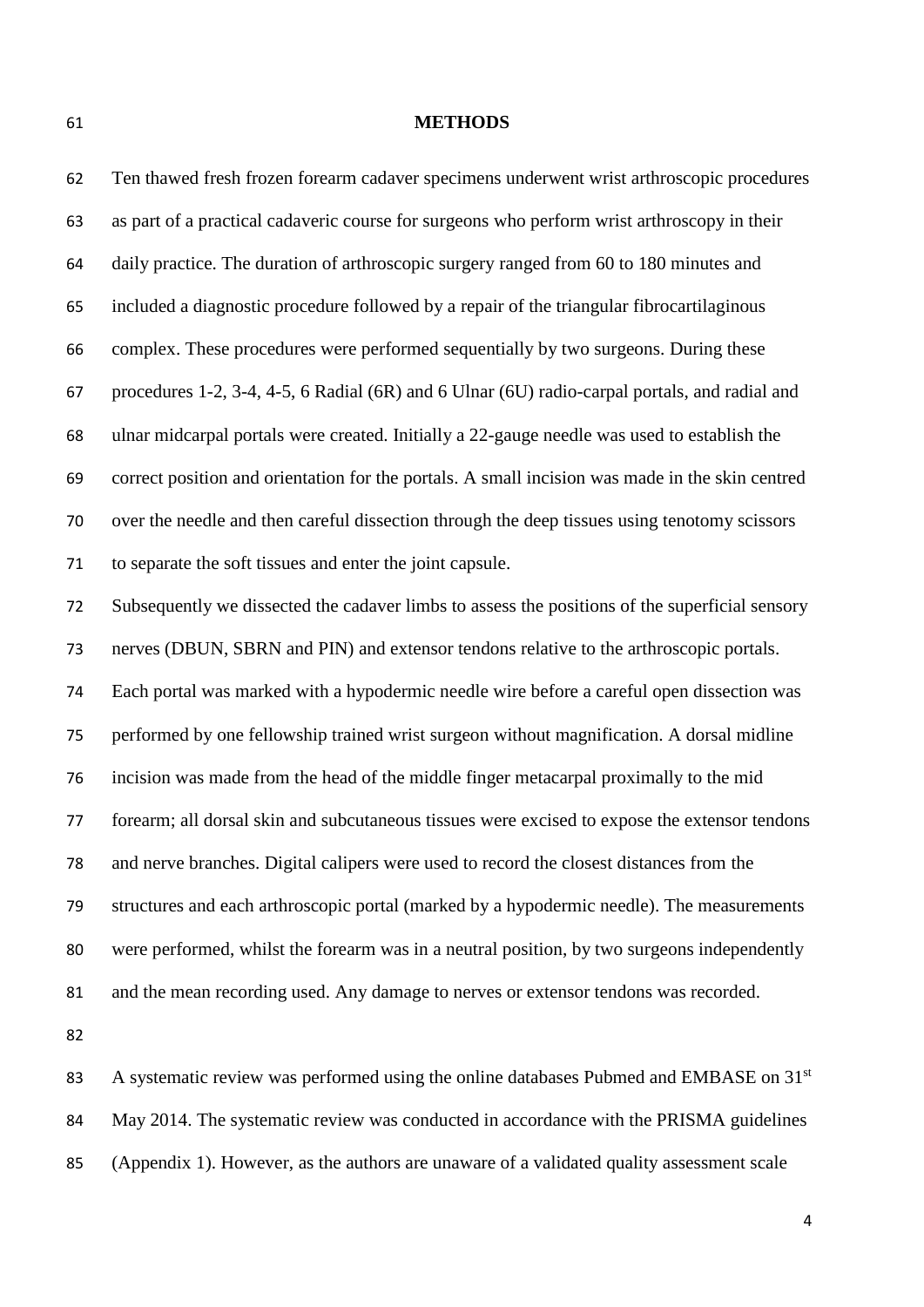for cadaveric studies, only a narrative critical appraisal was performed. The search terms used are shown in Appendix 2. The inclusion criteria were a cadaveric study reporting the proximity of a neurological structure to a wrist portal, there was no restriction on the number of portals reported in each study or the technique used to establish or mark the portal sites for measurement. The exclusion criteria were cadaveric studies reporting the anatomy of superficial nerves without specific measurement of proximity to these neurological structures. The eligibility of studies was assessed independently by two authors and any disagreements resolved by discussion. 

## **Cadaveric study analysis**

 We analysed data for each nerve separately and so fitted three separate models corresponding to the three nerves (DBUN, SBRN and PIN). Each model, corresponding to each nerve, was fitted to estimate distances to each nerve from multiple portals; the fitted statistical model included distances to each nerve from multiple portals. The distances of each nerve to the different portals are likely to be correlated as they are taken from the same specimen. To account for this correlation between distances obtained from the same specimen, we analysed the cadaveric study data by fitting linear mixed models, which are multivariate statistical models appropriate for analysing correlated data. The explanatory variable in all models is the portal. Consequently, for a model, the estimate for intercept gives the estimated distance to the nerve from the reference category portal. Linear mixed models require data to be distributed normally. The presence of many zero distances i.e. where the nerve directly lies over the portal, is an indication that the data may not be distributed normally. Therefore, for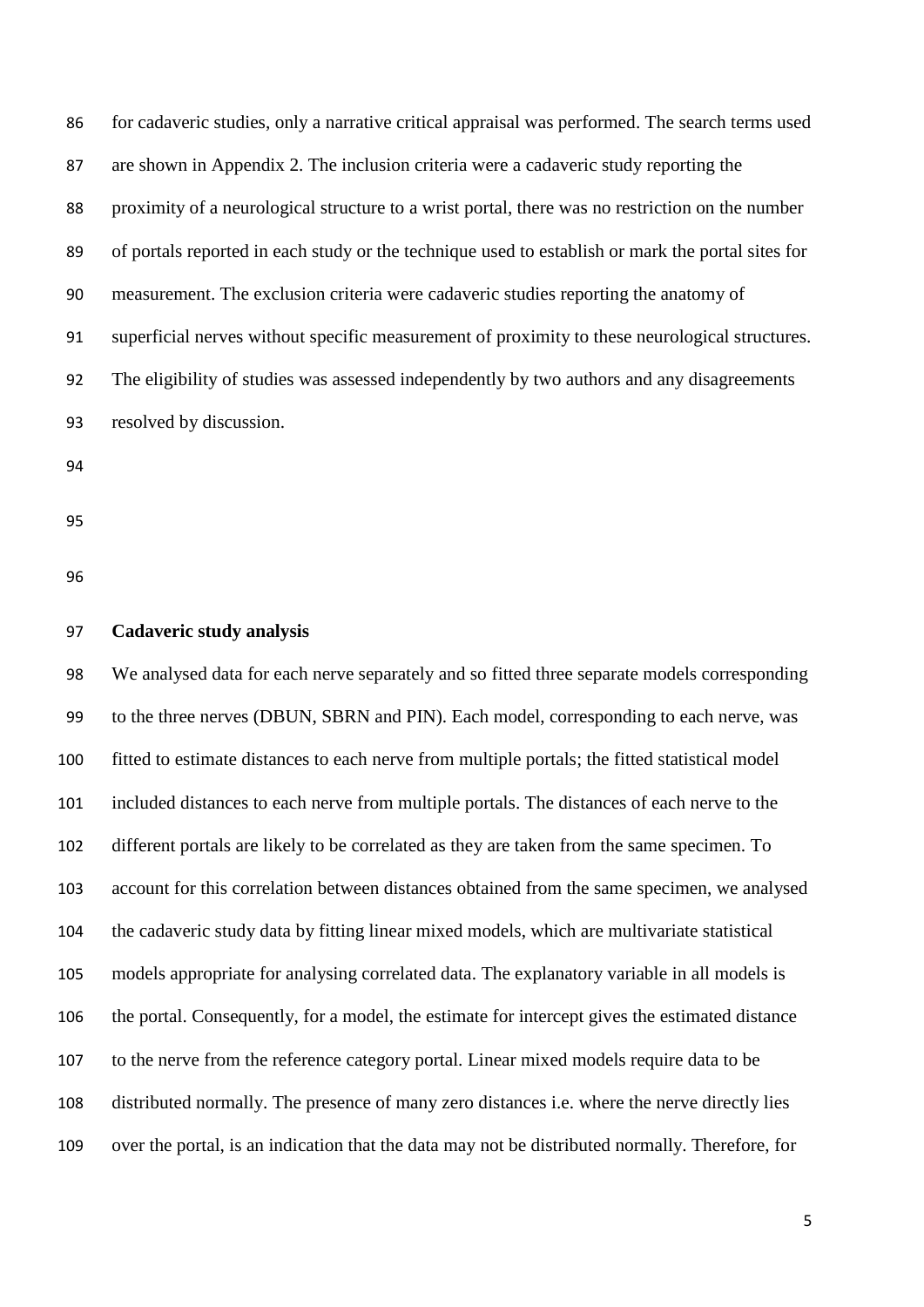| 110 | each nerve, we did not include data for a portal in the linear mixed model if distances to the   |
|-----|--------------------------------------------------------------------------------------------------|
| 111 | nerve were zero in numerous samples. To ascertain whether data used in the statistical           |
| 112 | models were normally distributed, we assessed the histograms of the residuals. The data          |
| 113 | showed that the distances from a nerve to different portals e.g. the distances from DBUN to      |
| 114 | portal 1-2 and from DBUN to portal 4-5, varied considerably. Therefore, we fitted linear         |
| 115 | mixed models that allowed for heterogeneous (unequal) variances for distances between a          |
| 116 | nerve and each portal. We assumed that a correlation existed between the distances from a        |
| 117 | nerve to any two given portals. We report estimated mean distances, 95% confidence               |
| 118 | intervals (CI) and the standard deviations (SD) of the distances, taken as the square root of    |
| 119 | the estimated variances. For a nerve to be considered safe, in normally distributed data, 99%    |
| 120 | of the data should be above the value obtained by subtracting 2.33 SDs from the mean.            |
| 121 | Therefore, for each portal and nerve, we calculated this value. A value above zero indicates     |
| 122 | that the portal is 99% safe. If it is below zero it implies an appreciable risk of nerve injury. |
| 123 |                                                                                                  |

# **Systematic review analysis**

 In the papers each nerve (DBUN, SBRN or PIN) was analysed separately. If more than one study reported distances to a specific portal, the ranges of the distances, means and standard deviations (SD) were noted. If the range of at least one study included a zero value or the mean minus two SDs was less than zero we report that this portal is very close to the nerve without performing a formal statistical analysis to obtain the aggregate mean based on all the studies. If the value obtained from subtracting two SDs from the mean corresponds to the point below which 5% of data are contained this is an indication that there is a high probability that a portal crosses the nerve. Likewise if this value corresponds to the point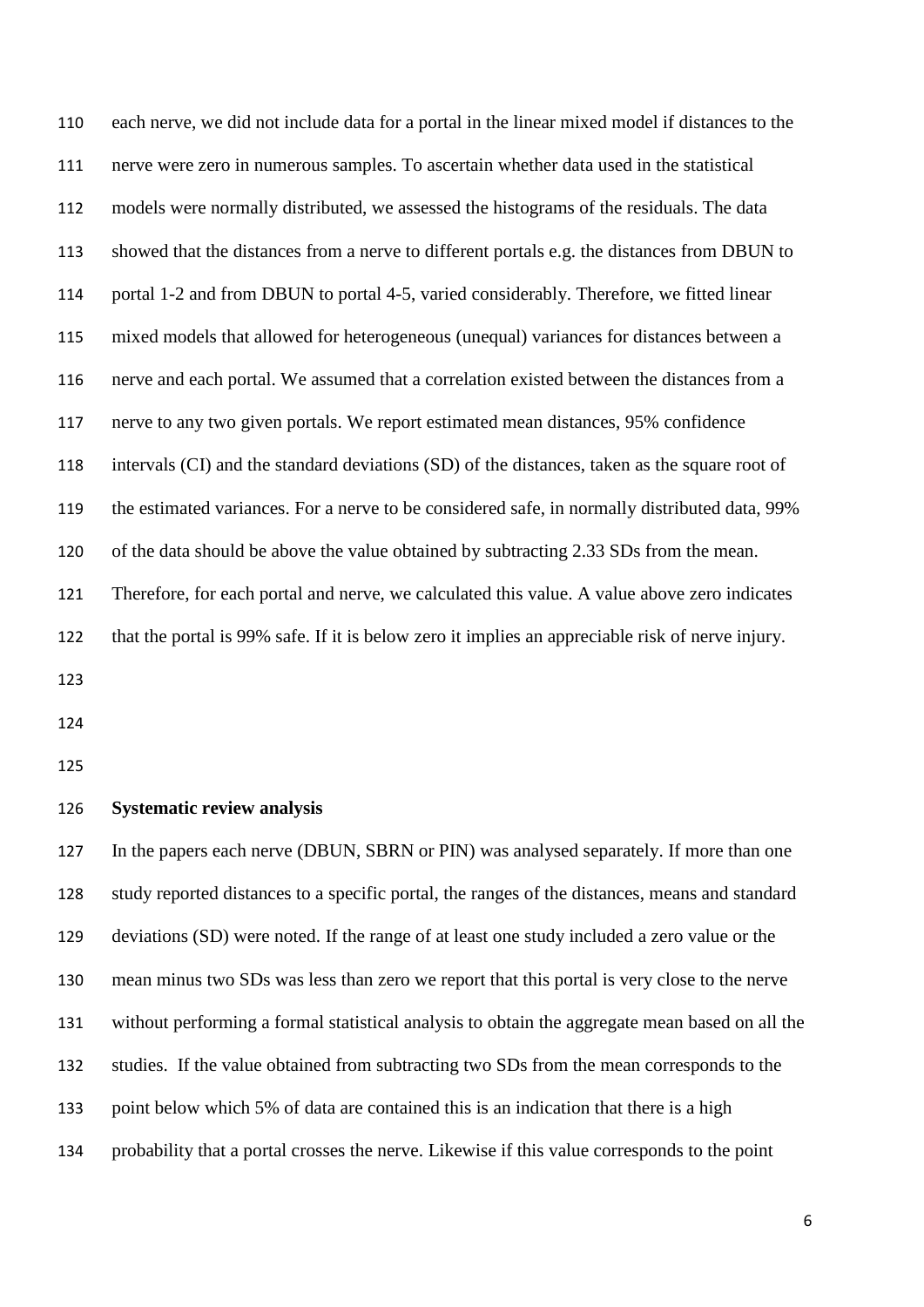| 135 | above which 5% of data are contained this is an indication that the nerve is very unlikely to |
|-----|-----------------------------------------------------------------------------------------------|
| 136 | be injured. We then combined the results of all the studies to obtain a pooled mean and a 95% |
| 137 | CI using meta-analysis technique. Some studies used frozen specimens and other used fresh     |
| 138 | specimens. We used a random effects meta-analysis technique to account for this.              |
| 139 |                                                                                               |
| 140 |                                                                                               |
| 141 |                                                                                               |
| 142 |                                                                                               |
| 143 | <b>RESULTS</b>                                                                                |
| 144 | <b>Cadaveric study</b>                                                                        |
| 145 | In nine of the ten cadaveric specimens the DBUN had two main branches with the tenth          |
| 146 | specimen having three. The DBUN branched at a mean of $5.8cm$ (range $4.6 - 7.2cm$ )          |
| 147 | proximal to the ulnar head. The median number of branches of the SBRN was 2.5 (range 2-       |
| 148 | 4); the SBRN branched at a mean of 4.6 (range 3-7) cm proximal to the radial styloid. The     |
| 149 | range of distances in mm from the portals to the DBUN, SBRN and PIN are reported in Table     |
| 150 | 1.                                                                                            |
| 151 |                                                                                               |
|     |                                                                                               |
| 152 | <b>Insert Table 1</b>                                                                         |
| 153 |                                                                                               |
| 154 | The presence of numerous zero values precluded the inclusion of the following distances       |
| 155 | whilst fitting the linear mixed models; the DBUN to the 6U portal (7 zero values) and the     |
| 156 | SBRN to the 1-2 portal (4 zero values). The remaining data were included in three linear      |
| 157 | mixed models that indicated that an assumption that the data were normally distributed was    |
| 158 | reasonable.                                                                                   |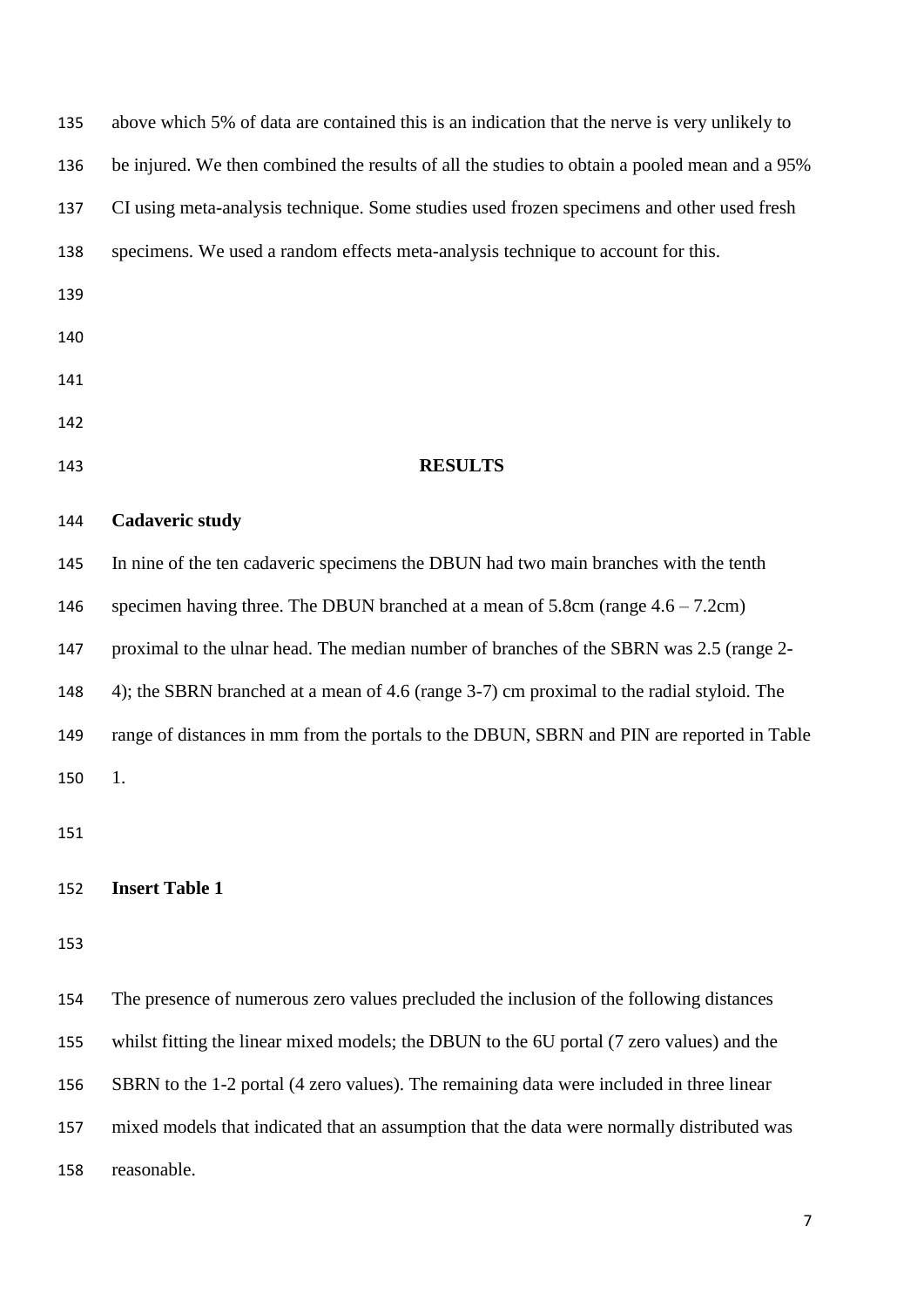DBUN: The 6R portal had the smallest mean distances from the DBUN (Table 2). When 2.33 SDs were subtracted from the estimated means there were negative values for the 6R and ulnar midcarpal portals. There were seven zero values for the 6U portal. Therefore these portals are potentially so close to the DBUN that their use places the nerve at risk. SBRN: The radial midcarpal portal was the closest portal to the SBRN. When 2.33 SDs were subtracted from the estimated means, all values are greater than zero which indicate that only use of the 1-2 portal, which had four zero values, places the SBRN at risk. PIN: The 3-4 portal had the shortest mean distance from the PIN. When 2.33 SDs were subtracted from the estimated means there were negative values for the 3-4 and 4-5 portals suggesting these portals place the PIN at risk. In summary, none of the seven portals seem to be sufficiently far from all the three nerves DBUN, SRN and PIN to be certain of avoiding nerve injury. Despite the proximity of the

 portals to nerve branches previously described in only one cadaveric specimen was a nerve injury identified; this occurred during the introduction of a capsulodesis stitch resulting in tethering of the PIN.

## **Insert Table 2**

 At dissection all three nerves that we studied were found to run directly under a skin portal in at least one specimen. In addition six extensor tendons were noted to have been injured: in three cases the tendon sheath was scuffed (extensor digitorum communis (EDC) to the index finger, EDC to the middle finger and extensor carpi ulnaris (ECU); in two cases there was an appreciable laceration to an extensor tendon (30% of the ECU tendon through placement of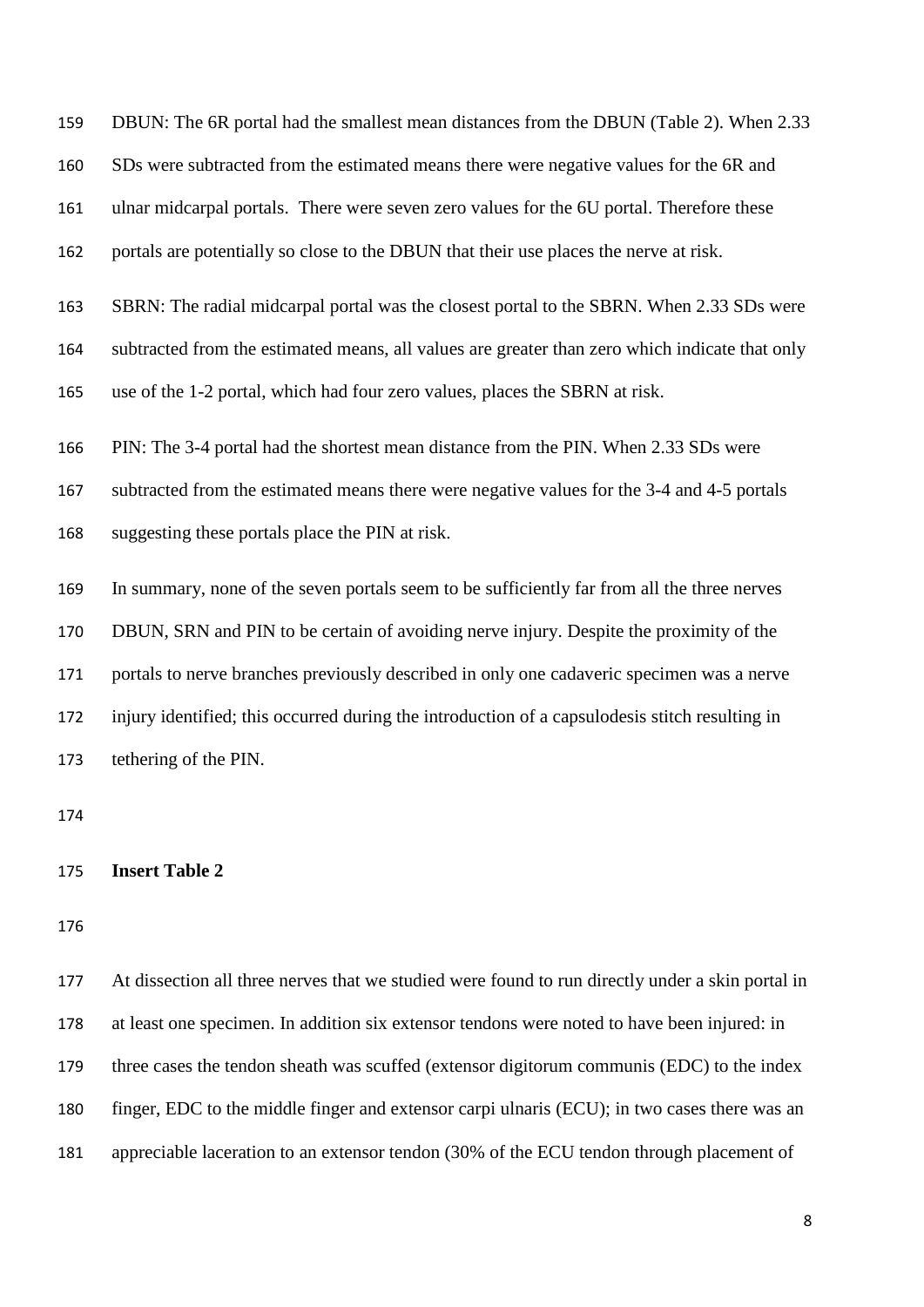the 6U portal and 50% to the EDC to the index finger through the 3-4 portal); and in one case the extensor digitii minimi had been included in a stitch passed through the 6R portal during TFCC repair.

# **Systematic review**

During the systematic review 359 studies were identified. After exclusion of duplicates and

implementation of inclusion and exclusion criteria seven studies were included for review

(Fig 1). The data from these studies is shown in Tables 3 and 4 and Figure 2.

Of the seven studies included in the review, three were performed on fresh cadavers (Abram

et al., 1994; Auerbach et al., 1994; Slutsky et al., 2002) and four on preserved specimens

(Tryfonidis et al., 2009; Tindall et al., 2006; Kilic et al., 2009, Ehlinger et al., 2005).

Comparison of the mean distances from the DBUN and SBRN to the portals is shown in

Tables 3 and 4. Five studies attempted to imitate the arthroscopic portals; three used a pin and

the other two used an arthroscope (Slutsky, 2002; Abram et al., 1994).

## **Insert Figure 1 and 2, Table 3 and 4**

DBUN: Three studies reported the proximity of the DBUN to commonly used arthroscopic

portals (Tryfonidis et al., 2009; Tindall et al., 2006; Abram et al., 1994). One study (Ehlinger

et al., 2005) reported only on the transverse branch of the DBUN. Tindall et al. (2006)

assessed 20 wrists. They marked a line between the ulnar styloid and the fourth webspace and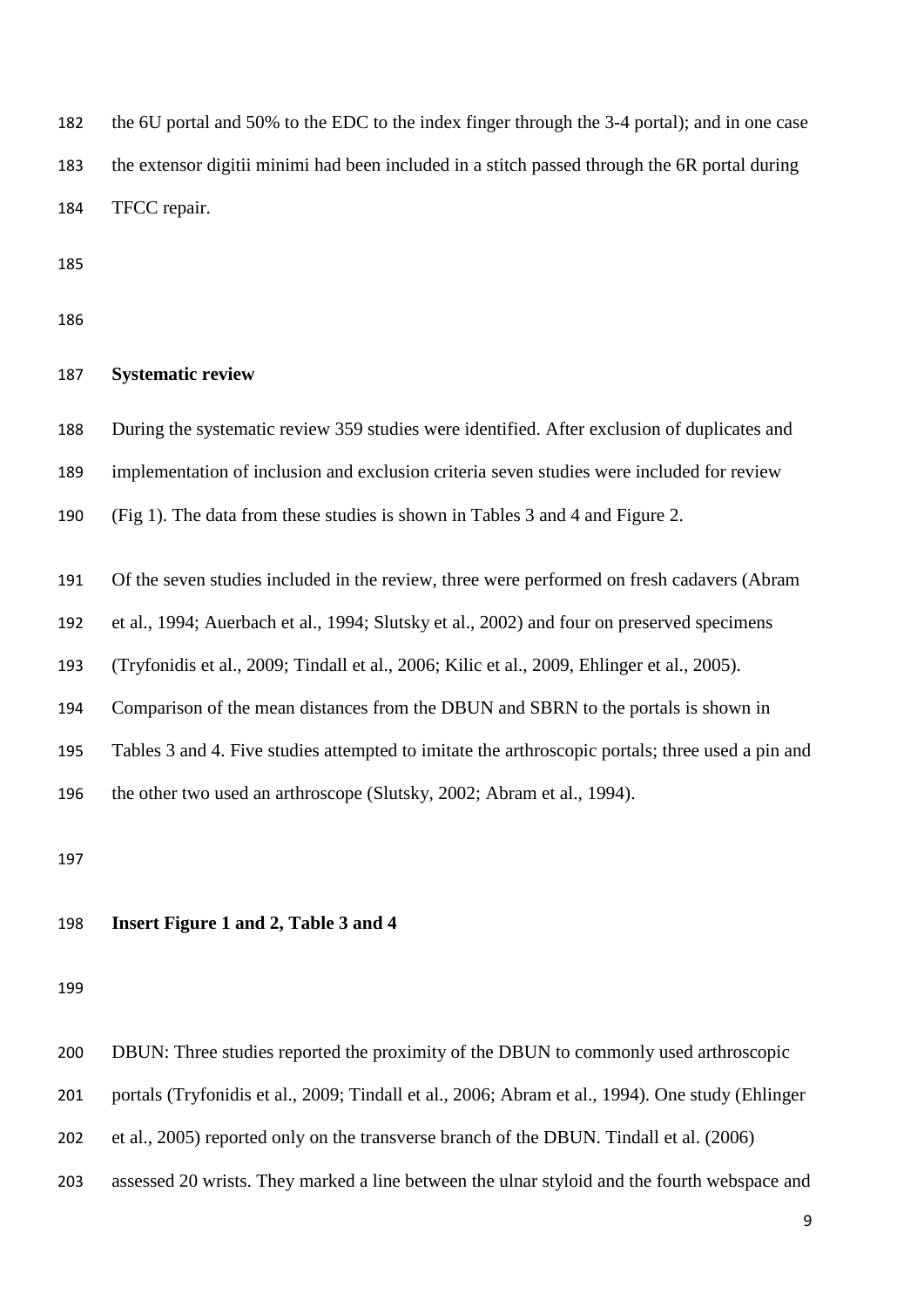measured where the DBUN crossed this line. They reported that the DBUN crossed the line at a mean of 2.4 (range 1.8-2.8) cm from the ulnar styloid. They concluded that insertion of portals in the proximal fifth of this line was "safe". Overall the DBUN is at risk from use of the 6U and 6R portals with reported cases of the nerve running in the line of the respective portals.

 SBRN**:** Five studies reported the proximity of the SBRN to the commonly used portals (Tryfonidis et al., 2009; Kilic et al., 2009; Slutsky, 2002; Abram et al., 1994; Auerbach et al., 1994). (Table 4). The distance from the 1-2 portal was assessed in four studies. The ranges in two studies, one using preserved specimens (Tryfonidis et al. 2009) and the other using fresh frozen specimens (Shyamalan et al. 2015) include values of zero. In addition there were means of the distances minus two SDs which were less than zero meaning that the SBRN is at risk from use of the 1-2 portal. The SBRN is also at risk from use of the 3-4 portal as shown by two studies including zero values and means minus two SDs of less than zero (Tryfonidis et al., 2009; Auerbach et al., 1994). Volar portals and other standards dorsal portals are sufficiently distant from the SBRN as to present no risk of injury to the nerve **DISCUSSION**

 In our cadaveric study, the SBRN was at risk from use of the 1-2 portal; the mean distance was 1.6mm (0-8). The systematic review revealed that of three studies analysing the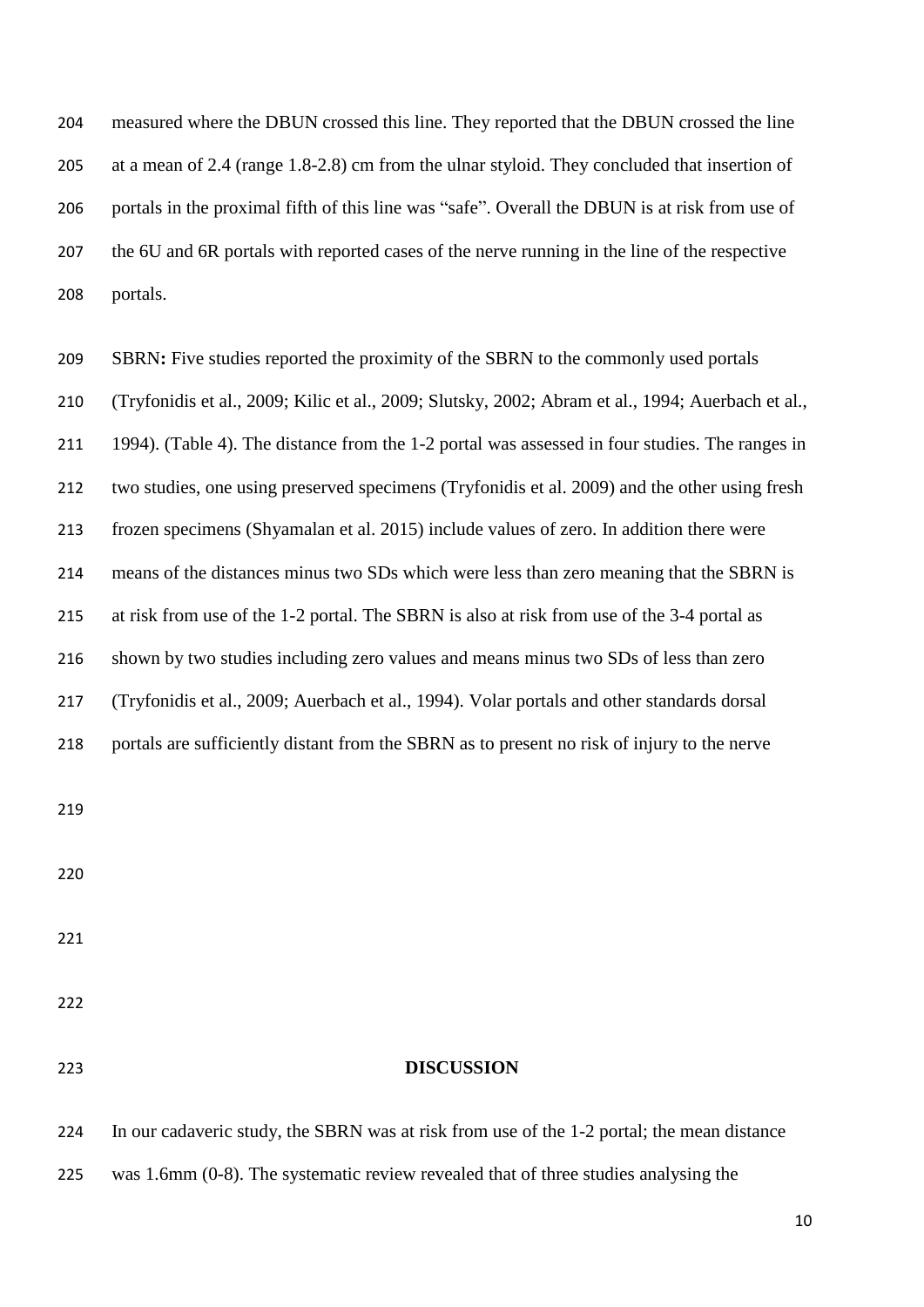proximity of the SBRN to the 1-2 portal, one also reported the nerve to be at risk (Tryfonidis et al., 2009). In addition, of four studies analysing the proximity of the SBRN to the 3-4 portal, two (Auerbach et al., 1994 and Tryfonidis et al., 2009) reported the SBRN at risk according to our criteria. However in our cadaveric study the SBRN was not at risk from use of the 3-4 portal.

 The DBUN was at risk in our cadaveric study from use of the 6U, 6R and ulnar midcarpal portals; the 6U portal had numerous zero values whilst the 6R and ulnar midcarpal portals had a negative value when subtracting 2.33 SDs from the mean. In the systematic review one study (Tryfonidis et al. 2009) reported the DBUN to be at risk from use of the 6U portal. The DBUN was not placed at risk from use of the 6R or the ulnar midcarpal portals. The PIN was found to be at risk in our cadaveric study with use of both the 3-4 and 4-5

portals with mean distances of 4.4 (range 0-10) mm and 12.6 (range 2-25) mm respectively.

This has not previously been reported in the literature.

 The methodology of the studies reviewed did vary limiting our ability to compare the results. The choice of which portals and nerves to report varied considerably; some studies used a trocar or arthroscope to imitate the procedure whereas others inserted pins into the sites. Insertion of an arthroscope may alter anatomy and is more likely to damage structures then pins alone; it more accurately reflects clinical practice. Three studies were performed on fresh specimens whereas the others specimens were preserved. The variable numbers of portals reported in each study and the small numbers for each meant that there was insufficient data to compare results between preserved and fresh frozen specimens. There are problems in these cadaveric studies. Cadaver specimens may respond differently to live patients. The effect of preservation as opposed to freezing on the mobility of the soft tissues is not known and may have affected measurements. The wrist was not placed in traction in any of the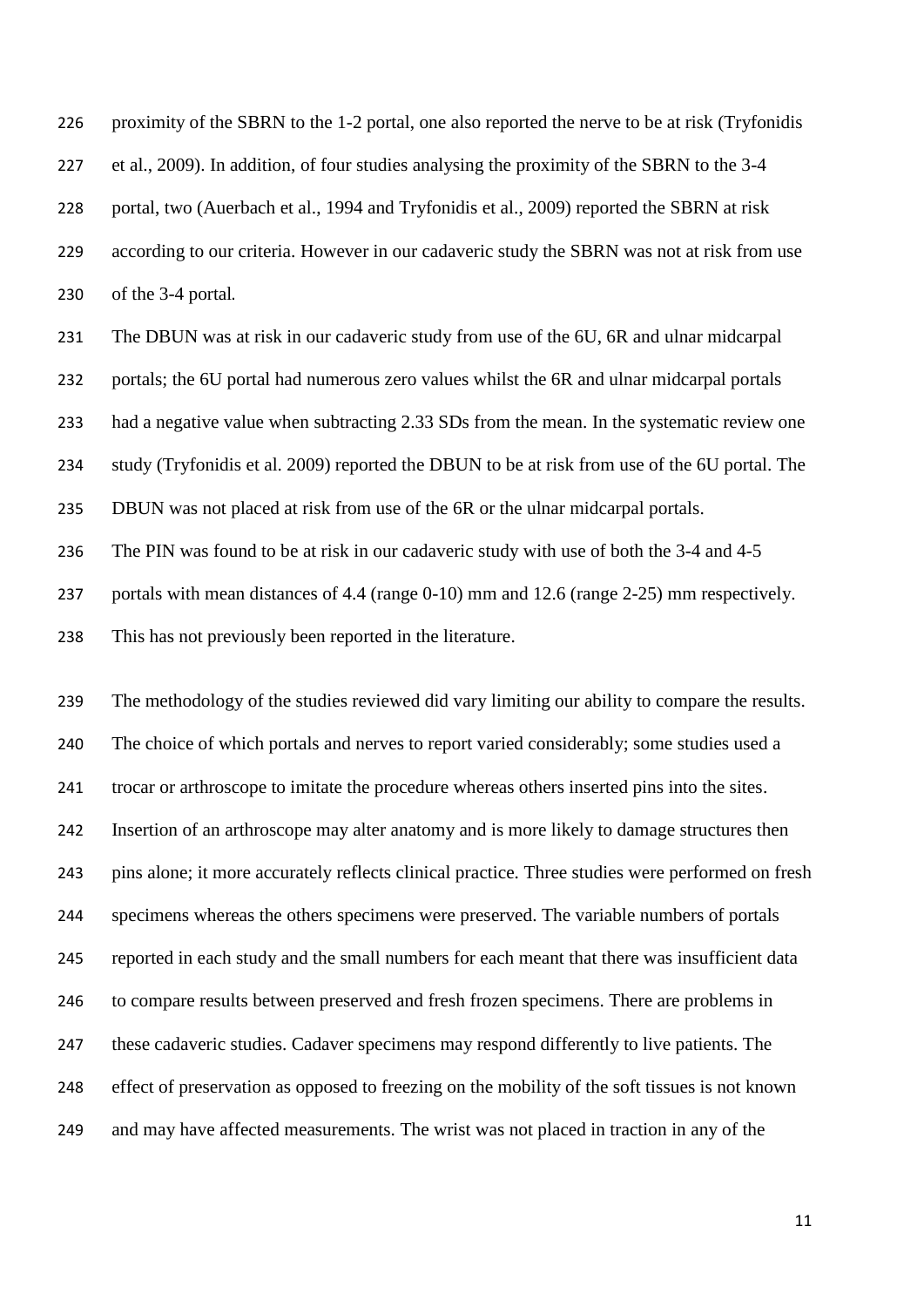reviewed studies and in only one was an attempt made to replicate the position of wrist during the procedure.

 Our cadaveric study was designed to address some of these limitations. Fresh frozen specimens were used and portals created whilst the limb was held in finger traction to resemble the clinical situation. Measurements were made and recorded between the nerves and all portals before inspection of the extensor tendons for injury. However there are limitations: the care taken in making the portals in a cadaver may have varied from true clinical practice making damage to surrounding structures more likely; the specimens had undergone prolonged arthroscopic procedures which might have increased the chance of injury; during the dissection the nerves and tendons may have displaced resulting in inaccurate readings, a limitation present in most cadaveric studies. Assessment of nerve and tendon damage was performed without magnification so there is a possibility that minor injuries to these structures may have been overlooked. Although the systematic review was performed according to the PRISMA criteria, improvements could have been made by prior registration of the review and production of a tool to measure the quality of cadaveric studies.

 Despite the limitations described cadavers provide additional data on the proximity the SBRN and DBUN to the wrist portals. This study demonstrates that use of the 1-2 portal places the SBRN at risk and use of the 6U, 6R and ulnar midcarpal portals place the DBUN at risk. This study provides the first cadaveric data on the proximity of the PIN to wrist portals and has shown that use of the 3-4 and 4-5 portals place the PIN at risk.

- 
- 
-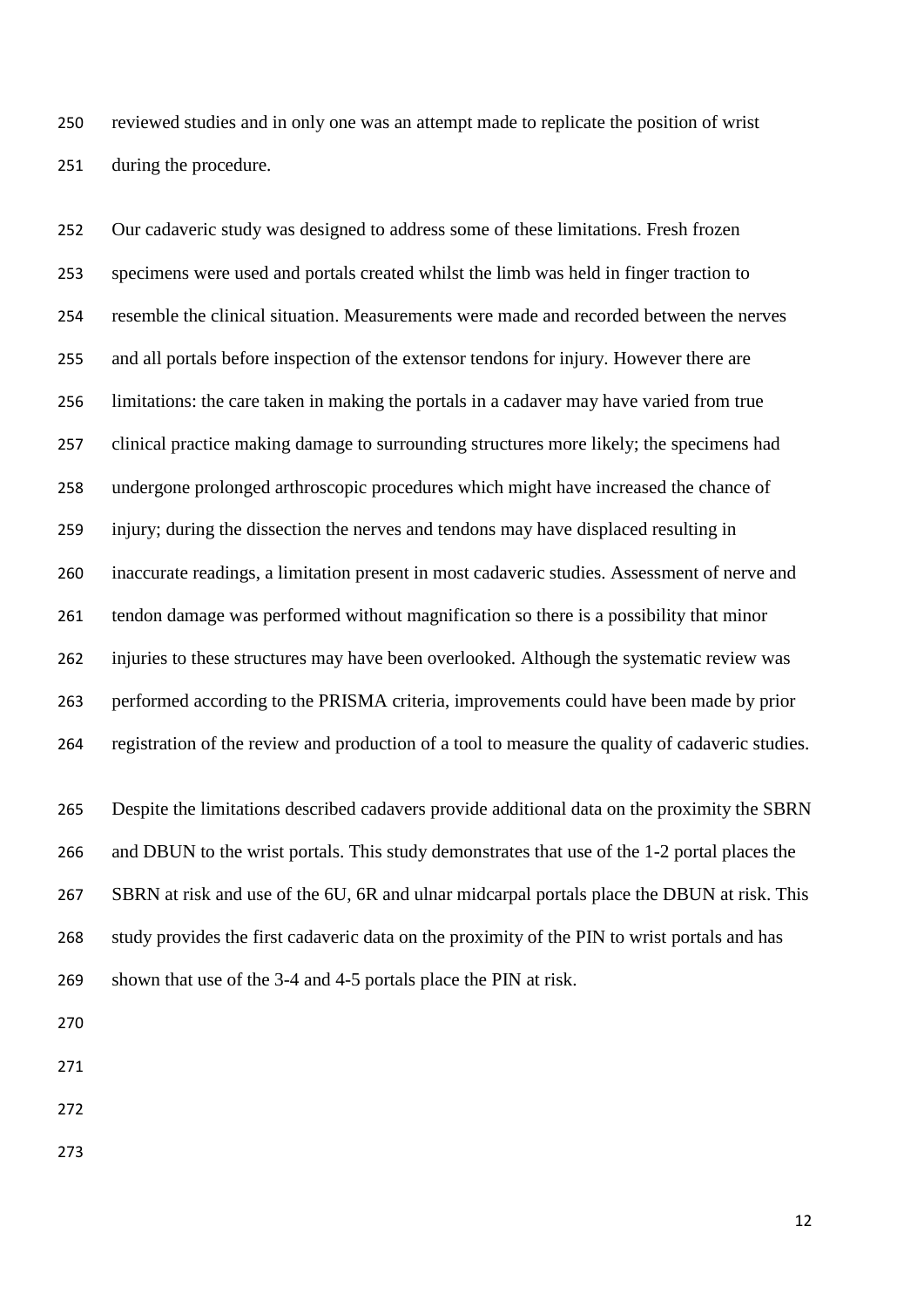1) Abram RA, Petersen M, Botte MJ. Arthroscopic portals of the wrist: an anatomic study. J Hand Surg Am. 1994, 19: 940-4. 2) Ahsan ZS, Yao J. Complications of Wrist Arthroscopy. Arthroscopy. 2012, 28: 855– 9. 3) Auerbach DM, Collins ED, Kunkle KL, Monsanto EH. The radial sensory nerve – an anatomic study. Clin Orthop Relat Res. 1994, 308: 241-9. 281 4) Chen AC, Lee WC, Hsu KY et al. Arthroscopic ganglionectomy through an intrafocal cystic portal for wrist ganglia. Arthroscopy. 2010, 26: 617–22. 5) Culp RW. Complications of wrist arthroscopy. Hand Clin. 1999, 15: 529–35. 6) De Smet L. Pitfalls in wrist arthroscopy. Acta Orthop Belg. 2002, 68: 325–9. 7) del Piñal F, Herrero F, Cruz-Camara A, San Jose J. Complete avulsion of the distal posterior interosseous nerve during wrist arthroscopy: A possible cause of persistent pain after arthroscopy. J Hand Surg Am. 1999, 24: 240–2. 8) Ehlinger M, Rapp E, Cognet J-M, Clavert P, Bonnomet F, Kahn JL, Kempf JF. Transverse radioulnar branch of the dorsal ulnar nerve: anatomic description and arthroscopic implications from 45 cadaveric dissections. Revue de chirurgie oerthopedique 2005; 91:208-214. 9) Gallego S, Mathoulin C. Arthroscopic resection of dorsal wrist ganglia: 114 cases with minimum follow-up of 2 years. Arthroscopy. 2010, 26: 1675–82. 10) Hofmeister EP, Dao KD, Glowacki KA, Shin AY. The role of midcarpal arthroscopy in the diagnosis of disorders of the wrist. J Hand Surg Am. 2001, 26: 407–14. 11) Kilic A, kale A, Usta A, Bilgili F, Kabukcuoglu Y, Sokucu S. Anatomic course of the superficial branch of the radial nerve in the wrist and its location in relation to wrist arthroscopy portals: a cadaveric study. Arthroscopy. 2009, 25; 1261-4.

**REFERENCES**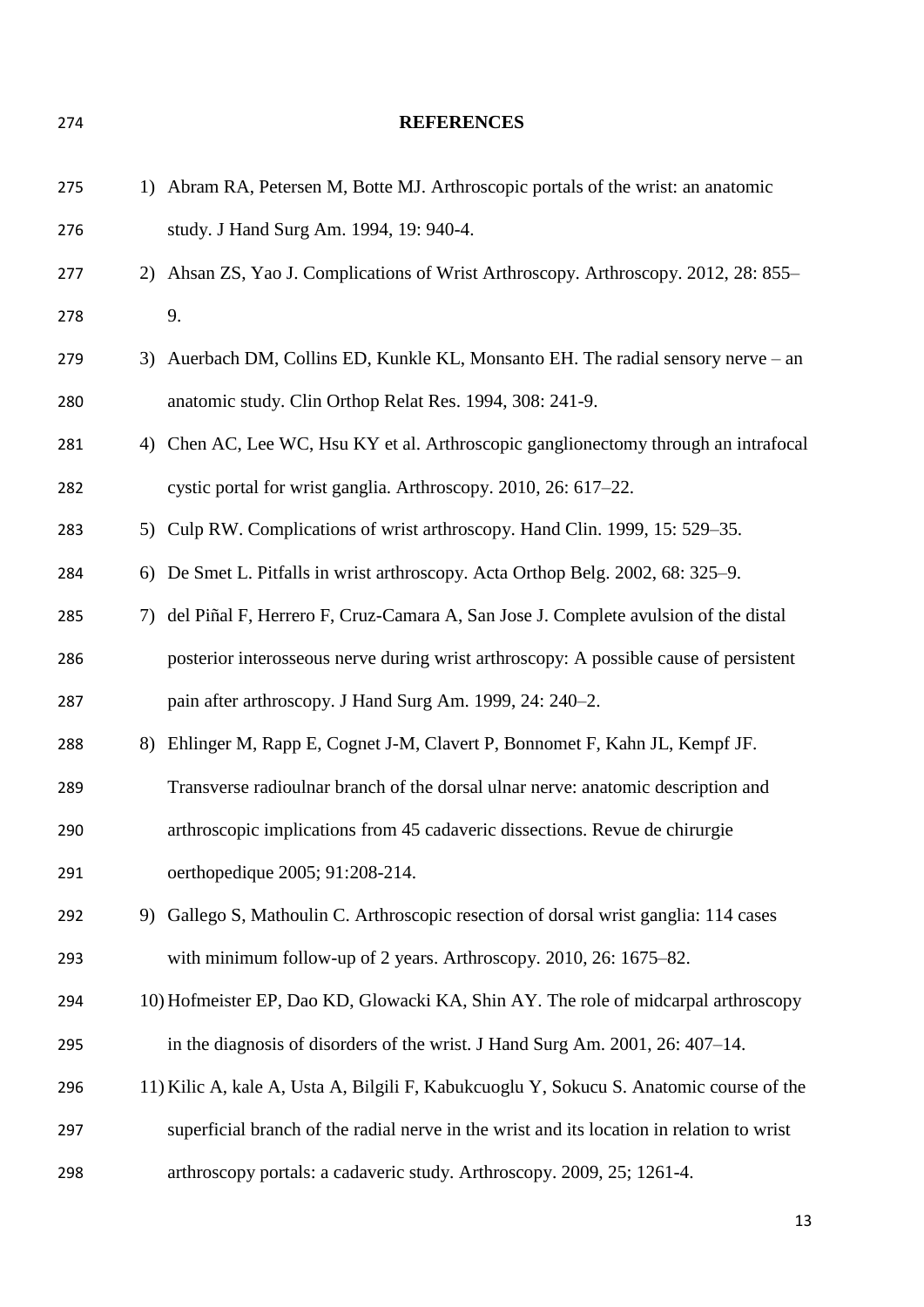| 299 | 12) Lourie GM, King J, Kleinman WB. The transverse radioulnar branch from the dorsal     |
|-----|------------------------------------------------------------------------------------------|
| 300 | sensory ulnar nerve: Its clinical and anatomical significance further defined. J Hand    |
| 301 | Surg Am. 1994, 19: 241-5.                                                                |
| 302 | 13) Nguyen MK, Bourgouin S, Gaillard C et al. Accidental section of the ulnar nerve in   |
| 303 | the wrist during arthroscopy. Arthroscopy. 2011, 27: 1308–11.                            |
| 304 | 14) Root CG, London DA, Schroeder NS, Calfee RP. Anatomical relationships and            |
| 305 | branching patterns of the dorsal cutaneous branch of the ulnar nerve. J Hand Surg        |
| 306 | Am. 2013, 1131-6.                                                                        |
| 307 | 15) Slutsky DJ. Wrist arthroscopy through a volar radial portal. Arthrosocpy. 2002, 18:  |
| 308 | 624-30.                                                                                  |
| 309 | 16) Tindall A, Patel M, Frost A, Parkin I, Shetty A, Compson J. The anatomy of the       |
| 310 | dorsal cutaneous branch of the ulnar nerve $-$ a safe zone for positioning of the 6r     |
| 311 | portal in wrist arthroscopy. J Hand Surg Br. 2006, 31: 203-5.                            |
| 312 | 17) Tryfonidis M, Charalambous CP, Jass GK, Jacob S, Hayton MJ, Stanley JK.              |
| 313 | Anatomic relation of dorsal wrist arthroscopy portals and superficial nerves: a          |
| 314 | cadaveric study. Arthroscopy. 2009, 25: 1387-90.                                         |
| 315 | 18) Tsu-Hsin Chen E, Wei JD, Huang VW. Injury of the dorsal sensory branch of the        |
| 316 | ulnar nerve as a complication of arthroscopic repair of the triangular fibrocartilage. J |
| 317 | Hand Surg Br. 2006, 31: 530-2.                                                           |
| 318 | 19) Warhold LG, Ruth RM. Complications of wrist arthroscopy and how to prevent them.     |
| 319 | Hand Clin. 1995, 11: 81-89.                                                              |
| 320 |                                                                                          |
| 321 |                                                                                          |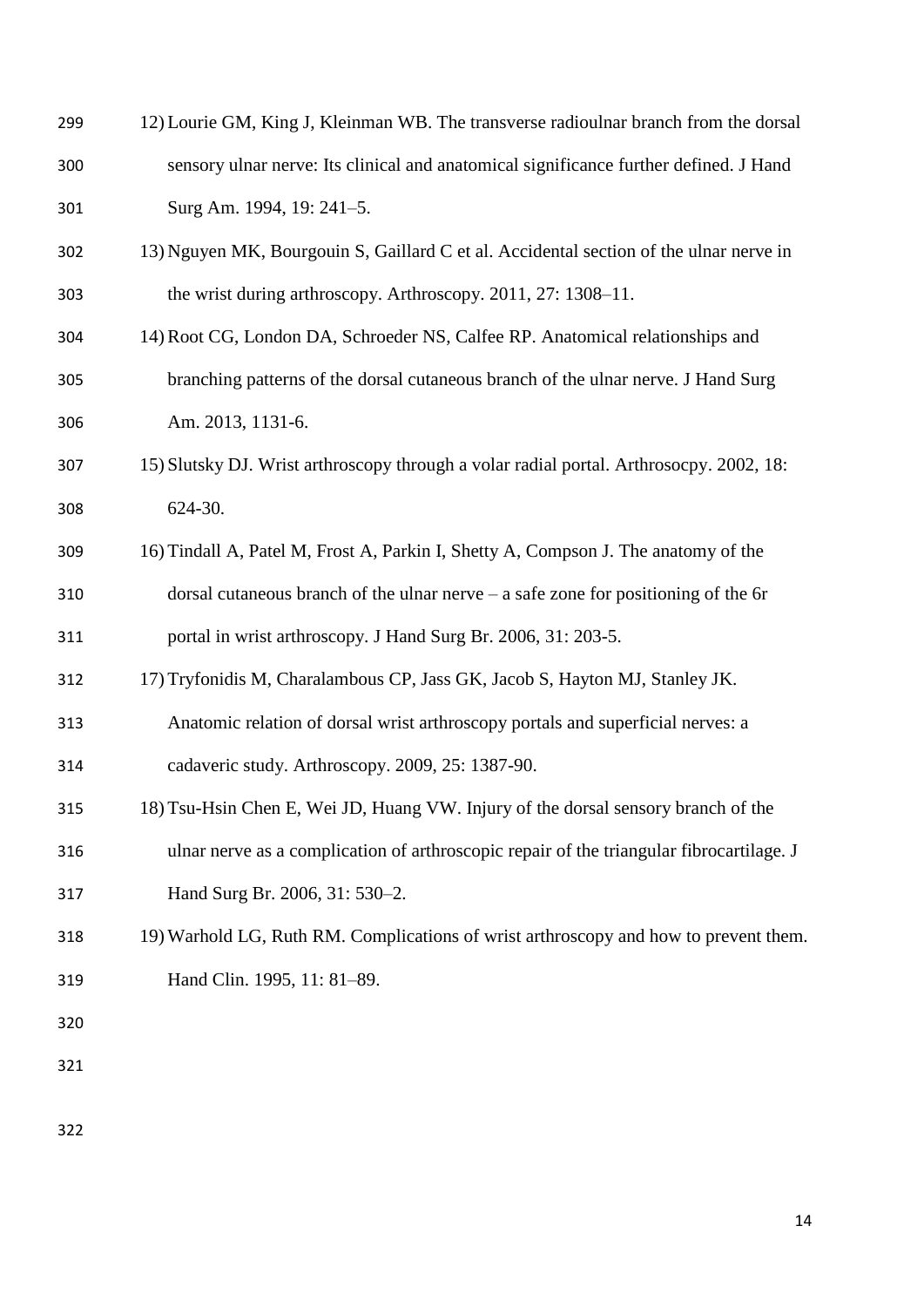| 323        | Table 1: Range of distances in mm from the portals to the DBUN, SBRN and PIN             |
|------------|------------------------------------------------------------------------------------------|
| 324        |                                                                                          |
| 325        | Table 2: Parameter estimates for distance between each portal and each nerve             |
| 326        |                                                                                          |
| 327        | <b>Figure 1: PRISMA Flow diagram</b>                                                     |
| 328        |                                                                                          |
| 329        | Table 3: Summary of distances of various portal to DBUN                                  |
| 330        |                                                                                          |
| 331        | Table 4: Summary of distances of various portals to SBRN                                 |
| 332        |                                                                                          |
| 333        | Figure 2: Mean distance (95% Confidence Interval) from various portals to dorsal         |
| 334        | branch of ulnar nerve and superficial branch of the radial nerve                         |
| 335        |                                                                                          |
| 336        |                                                                                          |
| 337        | <b>Appendices</b>                                                                        |
| 338<br>339 | Appendix 1 – Demonstration of compliance with PRISMA checklist for systematic<br>reviews |
| 340        |                                                                                          |
| 341        | <b>Appendix 2 - Search strategy for Pubmed</b>                                           |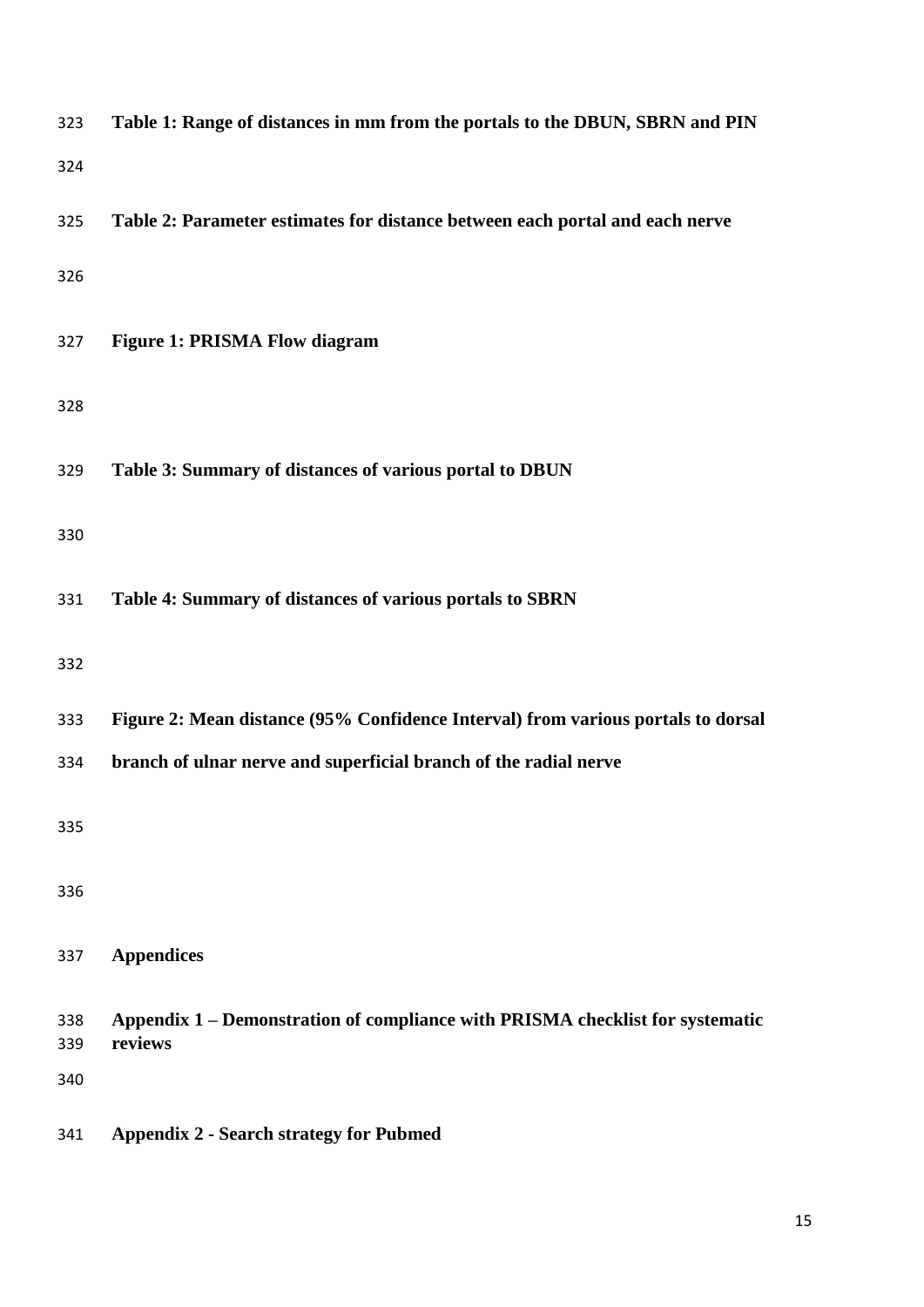342 **Table 2: Parameter estimates for distances between each nerve and each portal (mm)**

|                  | <b>Dorsal branch of ulnar nerve</b> | <b>Superficial Branch of radial</b> |           |                                | <b>Posterior Interosseous Nerve</b> |           |                                |           |           |
|------------------|-------------------------------------|-------------------------------------|-----------|--------------------------------|-------------------------------------|-----------|--------------------------------|-----------|-----------|
| <b>Portal</b>    |                                     |                                     |           | nerve                          |                                     |           |                                |           |           |
|                  | Mean $(95\% \text{ CI})$            | <b>SE</b>                           | <b>SD</b> | Mean $(95\% \text{ CI})$       | <b>SE</b>                           | <b>SD</b> | <b>Mean (95% CI)</b>           | <b>SE</b> | <b>SD</b> |
| $1 - 2$          | $69(63-76)$                         | 2.95                                | 9.3       |                                |                                     |           | $26(22-31)$                    | 2.09      | 6.6       |
| $3-4$            | $44(38-50)$                         | 2.78                                | 8.8       | $25(22-29)$                    | 1.60                                | 5.1       | $4(2-7)$ :                     | 1.11      | 3.5       |
| $4 - 5$          | $21(18-25)$                         | 1.70                                | 5.4       | $43(36-50)$                    | 2.99                                | 9.5       | $13(7-18)$ :                   | 2.44      | 7.7       |
| 6 Radial         | $8(4-11)$                           | 1.55                                | 4.9       | $61(54-69)$                    | 3.21                                | 10.1      | $25(19-31)$                    | 2.62      | 8.3       |
| 6 Ulnar          |                                     | ÷                                   |           | $70(62-78)$                    | 3.74                                | 11.8      | $34(29-39)$                    | 2.26      | 7.1       |
| Ulnar midcarpal  | $25(16-35)$                         | 4.18                                | 13.2      | $40(33-48)$                    | 3.27                                | 10.3      | $12(10-14)$                    | 0.77      | 2.4       |
| Radial midcarpal | $41(35-46)$                         | 2.53                                | 8.0       | $24(17-30)$                    | 2.96                                | 9.3       | $13(9-17)$                     | 1.66      | 5.2       |
|                  | Estimated correlation $= 0.33$      |                                     |           | Estimated correlation $= 0.49$ |                                     |           | Estimated correlation $= 0.08$ |           |           |

344 CI: Confidence interval

345 SE: Standard error for the estimated mean

346 SD: Standard deviation of the distances from the portal; SDs are obtained by taking square roots of estimated variances.

347 † Data for this portal was not included in the model because of the many zero distances

348 ‡ When subtracting 2.33 SD from the estimated mean there were values less than zero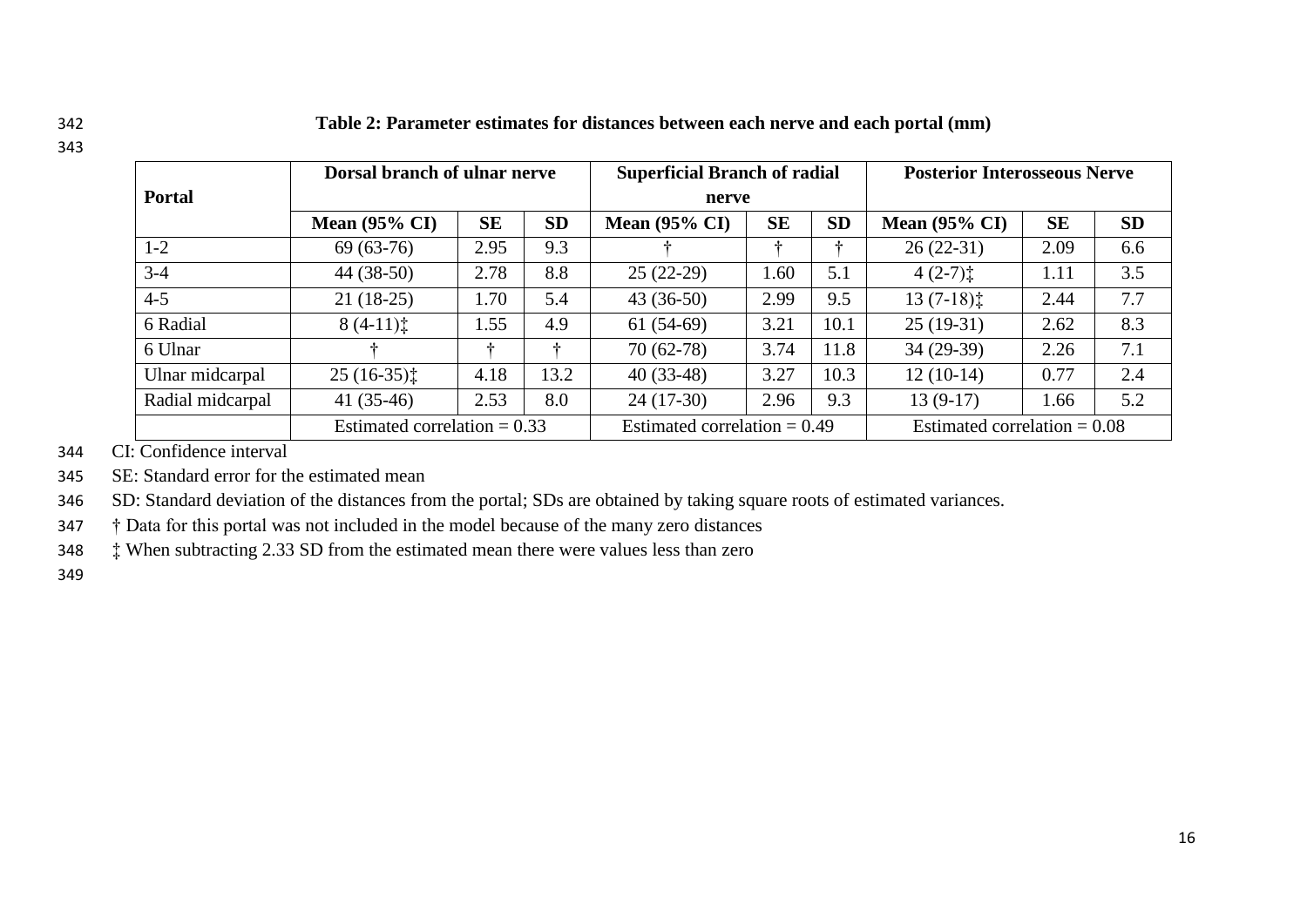|                               |    | Portal: Mean distance in mm (standard deviation), Range |                          |                       |                   |  |  |  |
|-------------------------------|----|---------------------------------------------------------|--------------------------|-----------------------|-------------------|--|--|--|
| <b>Study</b>                  | n  | $4 - 5$                                                 | 6 Ulnar                  | <b>6 Radial</b>       | <b>Ulnar</b>      |  |  |  |
|                               |    |                                                         |                          |                       | <b>Metacarpal</b> |  |  |  |
| <b>Preserved specimens</b>    |    |                                                         |                          |                       |                   |  |  |  |
| Tryfonidis et al. 2009<br>20  |    | 18 (5.2), 9-27                                          | $3(2.8), 0.11*$          | <b>ND</b>             | <b>ND</b>         |  |  |  |
| Tindall et al. 2006           | 20 | ND                                                      | <b>ND</b>                | Safe area             | <b>ND</b>         |  |  |  |
|                               |    |                                                         |                          | described             |                   |  |  |  |
| Ehlinger et al. 2005<br>45    |    | $4$ (†), 1-11                                           | $5$ ( $\ddagger$ ), 1-12 | $4$ (†), 1-15         | <b>ND</b>         |  |  |  |
| <b>Fresh frozen specimens</b> |    |                                                         |                          |                       |                   |  |  |  |
| Abram et al. 1994             | 19 | <b>ND</b>                                               | $5(2.7), 2-12\dagger$    | $8(3.6), 0.14\dagger$ | $15(4.6), 4-25$   |  |  |  |
| 10<br>Shyamalan et al. 2015   |    | $21(5.2), 13-32$                                        | $1(2.4), 0-8*$           | $8(4.2), 2-14$        | $25(12.4), 9-56$  |  |  |  |

350 **Table 3: Summary of distances from dorsal branch of ulnar nerve to various portal** 

352 ND=Not done;

353 \* Many zeros and mean and SD suggest data are not normally distributed;

354 † Although the range includes 0, mean and SD suggest data are symmetric and so the study

355 was included in the meta-analysis;

356 ‡ SD unavailable and so the study was not included in meta-analysis.

- 357
- 358

# 359 **Table 4: Summary of distances of various portals to the superficial branch of the radial**  360 **nerve**

|                        |    | Portal: Mean distance in mm (standard deviation), range |                  |                         |                                               |  |  |  |  |  |  |
|------------------------|----|---------------------------------------------------------|------------------|-------------------------|-----------------------------------------------|--|--|--|--|--|--|
| <b>Study</b>           | n  | $1 - 2$                                                 | $3-4$            | <b>Radial Midcarpal</b> | <b>Volar</b>                                  |  |  |  |  |  |  |
| Slutsky et al. 2002    | 5  | <b>ND</b>                                               | <b>ND</b>        | <b>ND</b>               | $16$ <sup><math>\ddagger</math></sup> , 12-19 |  |  |  |  |  |  |
| Auerbach et al. 1994   | 20 | <b>ND</b>                                               | $4(4.3), 0.14*$  | <b>ND</b>               | <b>ND</b>                                     |  |  |  |  |  |  |
| Tryfonidis et al 2009. | 20 | $3(4.5), 0.19*$                                         | $9(13.7), 0.48*$ | $10(5.6), 1-20$         | <b>ND</b>                                     |  |  |  |  |  |  |
| Kilic et al. 2009      | 6  | $5(3), 2-12$                                            | $9(5)$ , 2-19    | $8(5)$ , 1-16           | <b>ND</b>                                     |  |  |  |  |  |  |
| Abram et al. 1994      | 19 | $3(1.5), 1-6\dagger$                                    | $16(5.8), 5-22$  | $16(6.3), 5-26$         | <b>ND</b>                                     |  |  |  |  |  |  |
| Shyamalan et al. 2015  | 10 | $2(2.3), 0.8*$                                          | $25(5.1), 15-33$ | $24(8.0), 13-42$        | <b>ND</b>                                     |  |  |  |  |  |  |

361

362 ND=Not done;

363 \* Many zeros and mean and standard deviation (SD) suggest data are unlikely to be normally 364 distributed;

365 † Sample size for this portal is 14;

366 ‡ This is a median as the mean and SD were not reported.

367

368

369